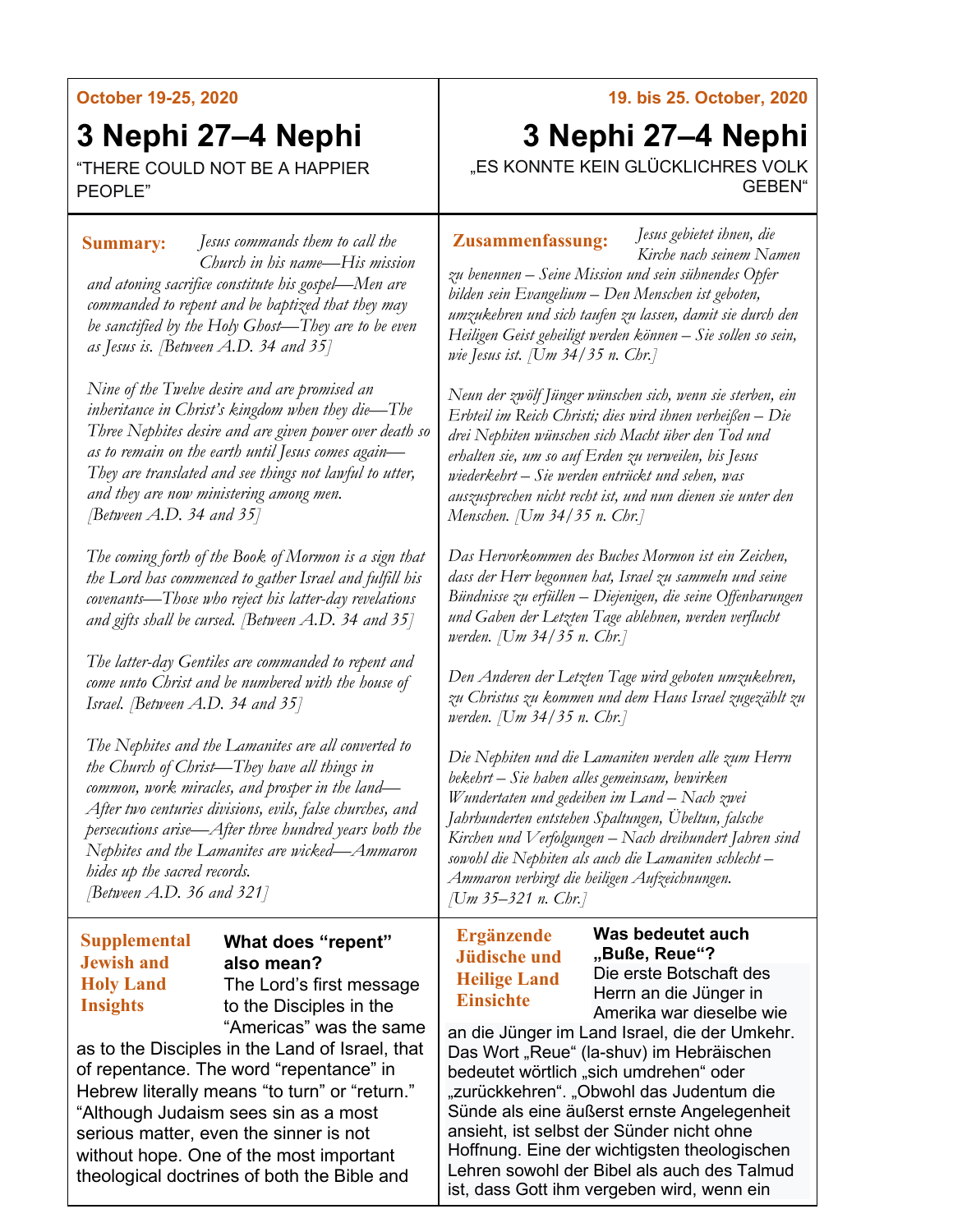| the Talmud is that if a sinner repents his bad<br>deeds, God will forgive him. Repentance<br>consists of several stages --- firstly the<br>sinner must reflect on his actions and realize<br>that he has indeed done the wrong thing. He<br>must then make up his mind never to do it<br>again and confess his sin. This confession is<br>not made to any other human being but is<br>made by the sinner directly to God. On this<br>basis the two confessions Ashamnu and Al-<br>Het (confessional prayers) were introduced<br>into the prayers for the Day of Atonement<br>which is a special occasion for repentance<br>and forgiveness. However, even when a<br>sinner has done all these things, his<br>repentance is still not final until he has been<br>exposed to the same temptation and<br>withstood it. Of course he should not<br>deliberately put himself on that spot again."<br>"Repentance in Hebrew is known as<br>teshuvah, which literally means 'return,' and<br>signifies a return to God. A person who<br>repents his sins is known as a ba'al<br>teshuvah (accomplished a return). Many<br>rabbis of the Talmud believed that the real<br>ba'al teshuvah is greater even than a person<br>who has never sinned and they furthermore<br>said that when a person repents out of love<br>of God (and not just out of fear of divine<br>punishment), all the sins he had committed<br>are considered to be <i>mitzvot</i> (blessing). This<br>is perhaps the most comforting doctrine that | Sünder seine schlechten Taten bereut. Die<br>Umkehr besteht aus mehreren Phasen -<br>erstens muss der Sünder über seine<br>Handlungen nachdenken und erkennen, dass<br>er tatsächlich das Falsche getan hat. Er muss<br>sich dann entscheiden, es nie wieder zu tun<br>und seine Sünde zu bekennen. Dieses<br>Geständnis wird keinem anderen Menschen<br>gemacht, sondern vom Sünder direkt<br>gegenüber Gott. Auf dieser Grundlage wurden<br>die beiden Geständnisse Ashamnu und Al-Het<br>(Beichtgebete) in die Gebete für den<br>Versöhnungstag eingeführt, der ein besonderer<br>Anlass für Umkehr und Vergebung ist. Selbst<br>wenn ein Sünder all diese Dinge getan hat, ist<br>seine Reue erst dann endgültig, wenn er<br>derselben Versuchung ausgesetzt war und<br>dieser standgehalten hat. Natürlich sollte er<br>sich nicht absichtlich wieder an diese Stelle<br>setzen." "Die Umkehr auf Hebräisch ist als<br>Teschuwa bekannt, was wörtlich "Rückkehr"<br>bedeutet und eine Rückkehr zu Gott bedeutet.<br>Eine Person, die seine Sünden bereut, ist als<br>ba'al teschuwah (eine Rückkehr erreicht)<br>bekannt. Viele Rabbiner des Talmud glaubten,<br>dass die wahre Ba'al-Teschuwa größer ist als<br>eine Person, die nie gesündigt hat, und sie<br>sagten außerdem, wenn eine Person aus Liebe<br>zu Gott (und nicht nur aus Angst vor göttlicher<br>Bestrafung) Buße tut, alles Die Sünden, die er<br>begangen hat, gelten als Mizwot (Segnugen).<br>Dies ist vielleicht die tröstlichste Lehre, die das<br>Judentum der Welt gegeben hat."<br>(Enzyklopädie Judaica Jr.) |
|----------------------------------------------------------------------------------------------------------------------------------------------------------------------------------------------------------------------------------------------------------------------------------------------------------------------------------------------------------------------------------------------------------------------------------------------------------------------------------------------------------------------------------------------------------------------------------------------------------------------------------------------------------------------------------------------------------------------------------------------------------------------------------------------------------------------------------------------------------------------------------------------------------------------------------------------------------------------------------------------------------------------------------------------------------------------------------------------------------------------------------------------------------------------------------------------------------------------------------------------------------------------------------------------------------------------------------------------------------------------------------------------------------------------------------------------------------------------------------------------------------------|----------------------------------------------------------------------------------------------------------------------------------------------------------------------------------------------------------------------------------------------------------------------------------------------------------------------------------------------------------------------------------------------------------------------------------------------------------------------------------------------------------------------------------------------------------------------------------------------------------------------------------------------------------------------------------------------------------------------------------------------------------------------------------------------------------------------------------------------------------------------------------------------------------------------------------------------------------------------------------------------------------------------------------------------------------------------------------------------------------------------------------------------------------------------------------------------------------------------------------------------------------------------------------------------------------------------------------------------------------------------------------------------------------------------------------------------------------------------------------------------------------------------------------------------------------------------------------------------|
| Judaism has given to the world."<br>(Encyclopedia Judaica Jr.)                                                                                                                                                                                                                                                                                                                                                                                                                                                                                                                                                                                                                                                                                                                                                                                                                                                                                                                                                                                                                                                                                                                                                                                                                                                                                                                                                                                                                                                 |                                                                                                                                                                                                                                                                                                                                                                                                                                                                                                                                                                                                                                                                                                                                                                                                                                                                                                                                                                                                                                                                                                                                                                                                                                                                                                                                                                                                                                                                                                                                                                                              |
| Who may be that "unknown visitor?"<br>The special request of the Three Nephite<br>Disciples to remain on the earth to serve<br>mankind's quest in returning to God is, of<br>course, similar to the Lord's beloved<br>Disciple, John, in Israel. The Jews have a<br>tradition (aggadah) that has a somewhat<br>similar idea of special "unknown" visitors.<br>Some refer to them as "Zaddikim" or very<br>righteous beings. "According to an aggadah<br>in the Babylonian Talmud, in each<br>generation there are exactly 36 righteous<br>men - Lamed Vav Zaddikim - who received<br>the Divine Presence and whose<br>righteousness sustains the world. In the<br>folklore of the Kabbalah and later that of<br>Hasidism, the idea of these lamedvavniks,<br>as they were commonly called, assumed                                                                                                                                                                                                                                                                                                                                                                                                                                                                                                                                                                                                                                                                                                             | Wer kann dieser "unbekannte Besucher"<br>sein?<br>Die besondere Bitte der drei nephitischen<br>Jünger, auf der Erde zu bleiben, um der Suche<br>der Menschheit nach Rückkehr zu Gott zu<br>dienen, ähnelt natürlich der des geliebten<br>Jüngers des Herrn, Johannes, in Israel. Die<br>Juden haben eine Tradition (Aggada), die eine<br>ähnliche Vorstellung von besonderen<br>"unbekannten" Besuchern hat. Einige<br>bezeichnen sie als "Zaddikim" oder sehr<br>rechtschaffene Wesen. Laut einer Aggada im<br>babylonischen Talmud gibt es in jeder<br>Generation genau 36 Gerechte - Lamed Vav<br>Zaddikim -, die die göttliche Gegenwart<br>empfangen haben und deren Gerechtigkeit die<br>Welt erhält. In der Folklore der Kabbala und<br>später der des Chassidismus gewann die Idee<br>dieser lamedvavniks, wie sie allgemein                                                                                                                                                                                                                                                                                                                                                                                                                                                                                                                                                                                                                                                                                                                                                         |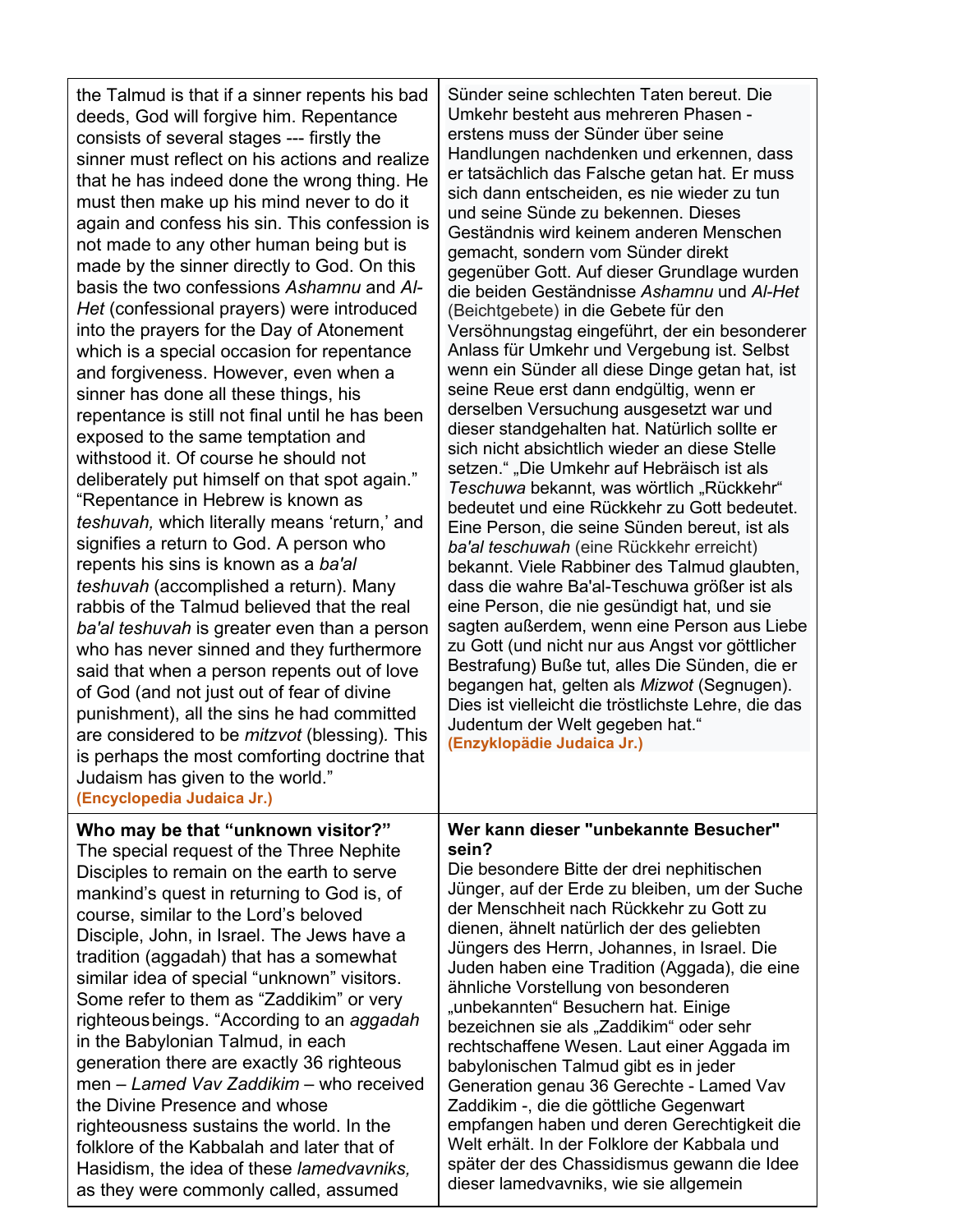| great significance. They were believed to be<br>anonymous saints who remained unnoticed<br>by other men because of their humble<br>nature and vocations. However, in times of<br>great peril it was believed that the<br>lamedvavnik dramatically appeared and<br>used his hidden powers to defeat the<br>enemies of Israel. Then, as mysteriously as<br>he came, he returned to his usual obscurity."<br>(Encyclopedia Judaica Jr.)                                                                                                                                                                                                                                                                                                                                                                                                                                                                                                                                                                                                                                               | genannt wurden, große Bedeutung. Es wurde<br>angenommen, dass sie anonyme Heilige<br>waren, die von anderen Männern aufgrund<br>ihrer bescheidenen Natur und Berufung<br>unbemerkt blieben. In Zeiten großer Gefahr<br>glaubte man jedoch, dass der Lamedvavnik<br>dramatisch auftauchte und seine verborgenen<br>Kräfte einsetzte, um die Feinde Israels zu<br>besiegen. Dann kehrte er, so mysteriös er auch<br>kam, zu seiner gewohnten Dunkelheit zurück."<br>(Enzyklopädie Judaica Jr.)                                                                                                                                                                                                                                                                                                                                                                                                                                                                                                                                                                                                                                         |
|------------------------------------------------------------------------------------------------------------------------------------------------------------------------------------------------------------------------------------------------------------------------------------------------------------------------------------------------------------------------------------------------------------------------------------------------------------------------------------------------------------------------------------------------------------------------------------------------------------------------------------------------------------------------------------------------------------------------------------------------------------------------------------------------------------------------------------------------------------------------------------------------------------------------------------------------------------------------------------------------------------------------------------------------------------------------------------|--------------------------------------------------------------------------------------------------------------------------------------------------------------------------------------------------------------------------------------------------------------------------------------------------------------------------------------------------------------------------------------------------------------------------------------------------------------------------------------------------------------------------------------------------------------------------------------------------------------------------------------------------------------------------------------------------------------------------------------------------------------------------------------------------------------------------------------------------------------------------------------------------------------------------------------------------------------------------------------------------------------------------------------------------------------------------------------------------------------------------------------|
| How can man and beast "be one?"<br>The miracle of being unharmed of wild<br>beasts is a reminder of a spiritual presence<br>and worthiness that can prevail with man<br>and beasts. One miracle is reflected in the<br>ancient scriptures as Daniel was among<br>lions and yet remained unharmed. "My God<br>hath sent his angel, and hath shut the lions'<br>mouths, that they have not hurt me:<br>forasmuch as before him innocency was<br>found in me; and also before thee, O king,<br>have I done no hurt." (Daniel 6:22) "The<br>international peace of the Messianic era is<br>described in a beautiful passage in (Isaiah<br>11:6--7): animals which are natural enemies<br>will live together in harmony. 'And the wolf<br>shall dwell with the lamb, and the leopard<br>shall lie down with the kid; and the calf and<br>the young lion and the fatling together; and<br>a little child shall lead them. And the cow<br>and the bear shall feed; their young ones<br>shall lie down together; and the lion shall eat<br>straw like the ox."" (Encyclopedia Judaica Jr.) | Wie können Mensch und Tier eins sein?<br>Das Wunder, von wilden Tieren unversehrt zu<br>sein, erinnert an eine geistige Präsenz und<br>Würdigkeit, die bei Menschen und Tieren<br>herrschen kann. Ein Wunder spiegelt sich in<br>den alten Schriften wider, als Daniel unter<br>Löwen war und dennoch unversehrt blieb.<br>"Mein Gott hat seinen Engel gesandt und den<br>Rachen der Löwen verschlossen. Sie taten mir<br>nichts zuleide; denn in seinen Augen war ich<br>schuldlos und auch dir gegenüber, König, bin<br>ich ohne Schuld." (Daniel 6:23) "Der<br>internationale Frieden der messianischen Ära<br>wird in einer schönen Passage in (Jesaja 11: 6-7)<br>beschrieben: Tiere, die natürliche Feinde sind,<br>werden in Harmonie zusammenleben. "Und der<br>Wolf wird beim Lamm wohnen, und der<br>Leopard wird sich bei dem Kind hinlegen; und<br>das Kalb und der junge Löwe und das Fetten<br>zusammen; und ein kleines Kind soll sie<br>führen. Und die Kuh und der Bär werden<br>fressen; ihre Jungen sollen sich zusammen<br>hinlegen; und der Löwe soll Stroh essen wie<br>der Ochse." (Encyclopedia Judaica Jr.) |
| How much concentration does it take to<br>live the law of consecration?<br>Holding earthly things in common reflects<br>a higher attitude and discipline that true<br>disciples of the Lord can raise themselves<br>to. The people who followed the Disciples<br>of Jesus in Israel had that standard for a<br>while. Jews have attempted to raise<br>themselves to that level throughout the<br>ages. "And all that believed were together<br>and had all things common; And sold<br>their possessions and goods, and parted<br>them to all [men], as every man had<br>need." (Acts 2:44-45) The modern Kibbutz<br>system in Israel is a lesser derivation of<br>the principle of holding things in common<br>and working for the common good of the<br>entire community. "There is no private                                                                                                                                                                                                                                                                                    | Wie viel Konzentration braucht es, um das<br>Gesetz der Weihe zu leben?<br>Gemeinsame irdische Dinge spiegeln eine<br>höhere Haltung und Disziplin wider, zu der sich<br>wahre Jünger des Herrn erheben können. Die<br>Menschen, die den Jüngern Jesu in Israel<br>folgten, hatten diesen Standard für eine Weile.<br>Juden haben im Laufe der Jahrhunderte<br>versucht, sich auf dieses Niveau zu erheben.<br>"Und alle, die gläubig geworden waren,<br>bildeten eine Gemeinschaft und hatten alles<br>gemeinsam. Sie verkauften Hab und Gut und<br>gaben davon allen, jedem so viel, wie er nötig<br>hatte." (Apostelgeschichte 2: 44-45) Das<br>moderne Kibbuz-System in Israel ist eine<br>geringere Ableitung des Prinzips, Dinge<br>gemeinsam zu halten und für das Gemeinwohl<br>der gesamten Gemeinschaft zu arbeiten. "Es<br>gibt überhaupt keinen privaten Reichtum.                                                                                                                                                                                                                                                       |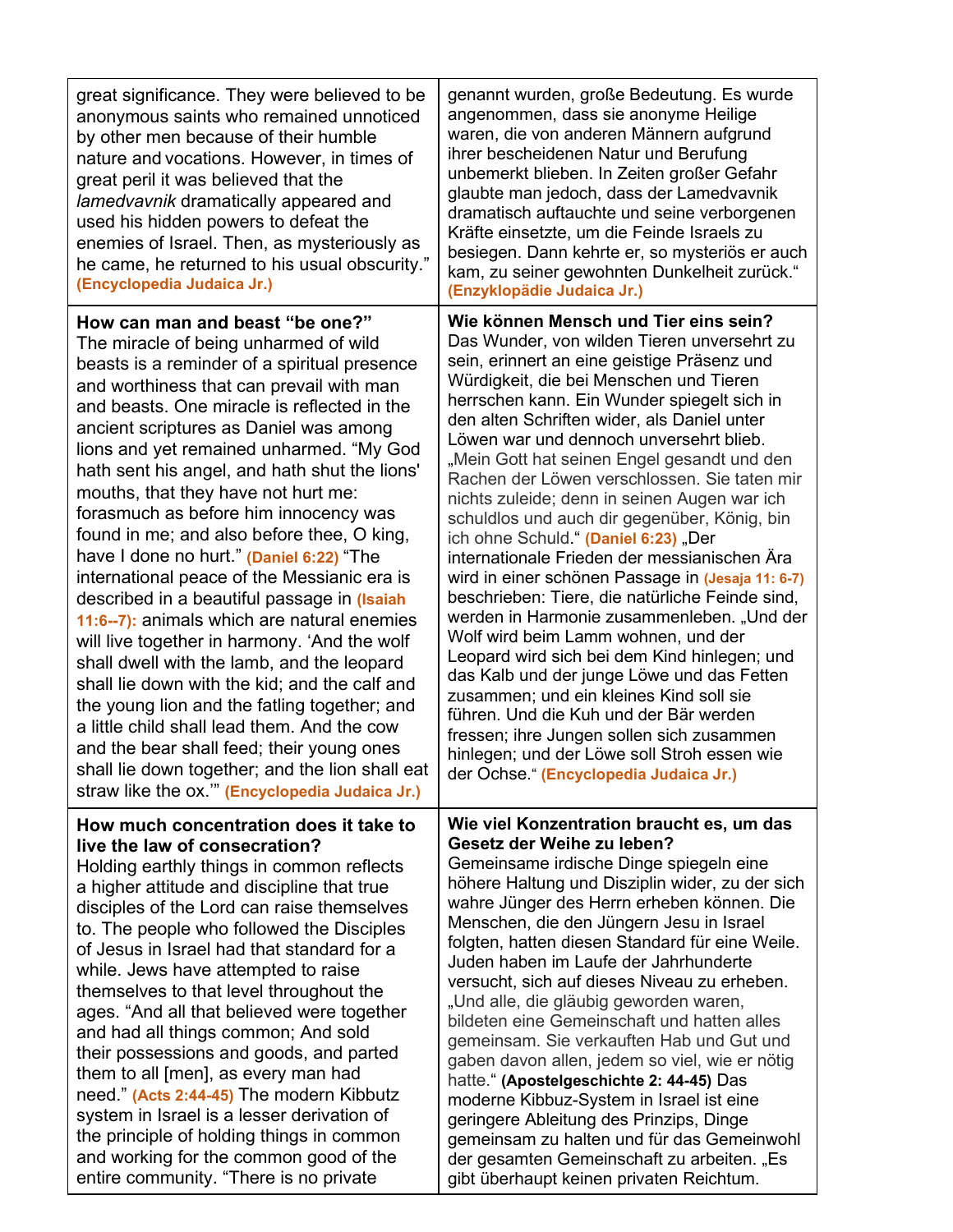| wealth whatever. Once a new member is<br>accepted after a year's trial period, he<br>gives everything he owns (apart from<br>personal possessions) to the kibbutz. In<br>addition, he is expected to put in his<br>honest day's work in whatever field the<br>kibbutz planning committee finds most<br>useful for the kibbutz as a whole."<br>(Encyclopedia Judaica Jr.)                                                                                                                                                                                                                                                                                                                                                                                                                                                                                                                                                                                                                                                                                                                                                                                                                                                                                                                                                                                                                                                                                                                                                                                                                                                                                                                                                                                                                                                                                                                                                                                     | Sobald ein neues Mitglied nach einem Jahr<br>Probezeit aufgenommen wurde, gibt er dem<br>Kibbuz alles, was er besitzt (außer<br>persönlichen Besitztümern). Außerdem wird<br>von ihm erwartet, dass er seine ehrliche Arbeit<br>in jedem Bereich leistet, den das Kibbuz-<br>Planungskomitee für den gesamten Kibbuz am<br>nützlichsten findet." (Enzyklopädie Judaica Jr.)                                                                                                                                                                                                                                                                                                                                                                                                                                                                                                                                                                                                                                                                                                                                                                                                                                                                                                                                                                                                                                                                                                                                                                                                                                                                                                                                                                                                                                                                                                                                                                                                                                                                                                                                                                        |
|--------------------------------------------------------------------------------------------------------------------------------------------------------------------------------------------------------------------------------------------------------------------------------------------------------------------------------------------------------------------------------------------------------------------------------------------------------------------------------------------------------------------------------------------------------------------------------------------------------------------------------------------------------------------------------------------------------------------------------------------------------------------------------------------------------------------------------------------------------------------------------------------------------------------------------------------------------------------------------------------------------------------------------------------------------------------------------------------------------------------------------------------------------------------------------------------------------------------------------------------------------------------------------------------------------------------------------------------------------------------------------------------------------------------------------------------------------------------------------------------------------------------------------------------------------------------------------------------------------------------------------------------------------------------------------------------------------------------------------------------------------------------------------------------------------------------------------------------------------------------------------------------------------------------------------------------------------------|----------------------------------------------------------------------------------------------------------------------------------------------------------------------------------------------------------------------------------------------------------------------------------------------------------------------------------------------------------------------------------------------------------------------------------------------------------------------------------------------------------------------------------------------------------------------------------------------------------------------------------------------------------------------------------------------------------------------------------------------------------------------------------------------------------------------------------------------------------------------------------------------------------------------------------------------------------------------------------------------------------------------------------------------------------------------------------------------------------------------------------------------------------------------------------------------------------------------------------------------------------------------------------------------------------------------------------------------------------------------------------------------------------------------------------------------------------------------------------------------------------------------------------------------------------------------------------------------------------------------------------------------------------------------------------------------------------------------------------------------------------------------------------------------------------------------------------------------------------------------------------------------------------------------------------------------------------------------------------------------------------------------------------------------------------------------------------------------------------------------------------------------------|
| What are "plusses" and "minuses" of<br>costumes or uniform clothing?<br>The Hassidic sect of Judaism attempted to<br>create a commonality as they formed their<br>special society a few hundred years ago.<br>They wore black clothing to identify their<br>common connection. They may have<br>decided to do so based on ancient Biblical<br>Jewish tradition and, in some cases, being<br>forced to identify themselves as Jews.<br>"Today, most Hasidim live in the United<br>States and Israel. Among the main<br>dynasties are such diverse groups as the<br>Habad-Lubavich movement, which<br>describes itself as 'a mission to Jews by<br>Jews;' the violently anti-Zionist Satmar<br>Hasidim; the 'classical' Hasidim of Belz and<br>the scholarly followers of the Gur dynasty."<br>"But though these groups have their<br>philosophical differences, they maintain a<br>very similar way of life which has changed<br>little since the 18th century. The men dress<br>in traditional kapotes (long black coats; silk<br>for the Sabbath and holidays) and wide-<br>brimmed black hats, which may be replaced<br>by the fur-trimmed shtreimel on special<br>occasions." Imagine wearing a tunic with<br>purple stripes, as Jews once did in Persia; a<br>long black gown as in medieval Spain; a<br>yellow turban as in 16th-century Turkey; or a<br>vest with 12 silver buttons as in 19th-century<br>India. In many countries Jews have favored<br>a distinctive style of dress, which has often<br>helped them preserve their own identity in a<br>foreign environment. Thus the Midrash gives<br>three reasons by virtue of which our<br>forefathers were redeemed from their<br>slavery in Egypt. One of them is 'that they<br>did not change their style of dress." "Our<br>first fashion record is the Bible, which<br>describes common, priestly, and royal<br>dress. Monuments in Egypt and<br>Mesopotamia clearly show the styles of that | Was sind "Plusses" und "Minuspunkte" von<br>Kostümen oder Uniformkleidung?<br>Die hassidische Sekte des Judentums<br>versuchte, eine Gemeinsamkeit zu schaffen,<br>als sie vor einigen hundert Jahren ihre<br>besondere Gesellschaft bildeten. Sie trugen<br>schwarze Kleidung, um ihre gemeinsame<br>Verbindung zu identifizieren. Sie haben sich<br>möglicherweise aufgrund der alten biblisch-<br>jüdischen Tradition dazu entschlossen und sind<br>in einigen Fällen gezwungen, sich als Juden zu<br>identifizieren. "Heute leben die meisten<br>Chassidim in den USA und in Israel. Zu den<br>Hauptdynastien gehören so unterschiedliche<br>Gruppen wie die Habad-Lubavich-Bewegung,<br>die sich selbst als "Mission für Juden durch<br>Juden" bezeichnet; der gewalttätige<br>antizionistische Satmar Chassidim; die<br>"klassischen" Chassidim von Belz und die<br>wissenschaftlichen Anhänger der Gur-<br>Dynastie." "Obwohl diese Gruppen ihre<br>philosophischen Unterschiede haben, pflegen<br>sie eine sehr ähnliche Lebensweise, die sich<br>seit dem 18. Jahrhundert kaum verändert hat.<br>Die Männer tragen traditionelle Kapoten (lange<br>schwarze Mäntel; Seide für den Sabbat und die<br>Feiertage) und breitkrempige schwarze Hüte,<br>die zu besonderen Anlässen durch das<br>pelzbesetzte Shtreimel ersetzt werden<br>können." "Vorstellen eine Tunika mit lila<br>Streifen tragen, wie es einst Juden in Persien<br>taten; ein langes schwarzes Kleid wie im<br>mittelalterlichen Spanien; ein gelber Turban<br>wie in der Türkei des 16. Jahrhunderts; oder<br>eine Weste mit 12 silbernen Knöpfen wie im<br>Indien des 19. Jahrhunderts. In vielen Ländern<br>haben Juden einen unverwechselbaren<br>Kleidungsstil bevorzugt, der ihnen oft geholfen<br>hat, ihre eigene Identität in einer fremden<br>Umgebung zu bewahren. So gibt der Midrasch<br>drei Gründe an, aufgrund derer unsere<br>Vorfahren aus ihrer Sklaverei in Ägypten erlöst<br>wurden. Eine davon ist, dass sie ihren<br>Kleidungsstil nicht geändert haben. Unsere<br>erste Modebilanz ist die Bibel, die<br>gemeinsame, priesterliche und königliche |